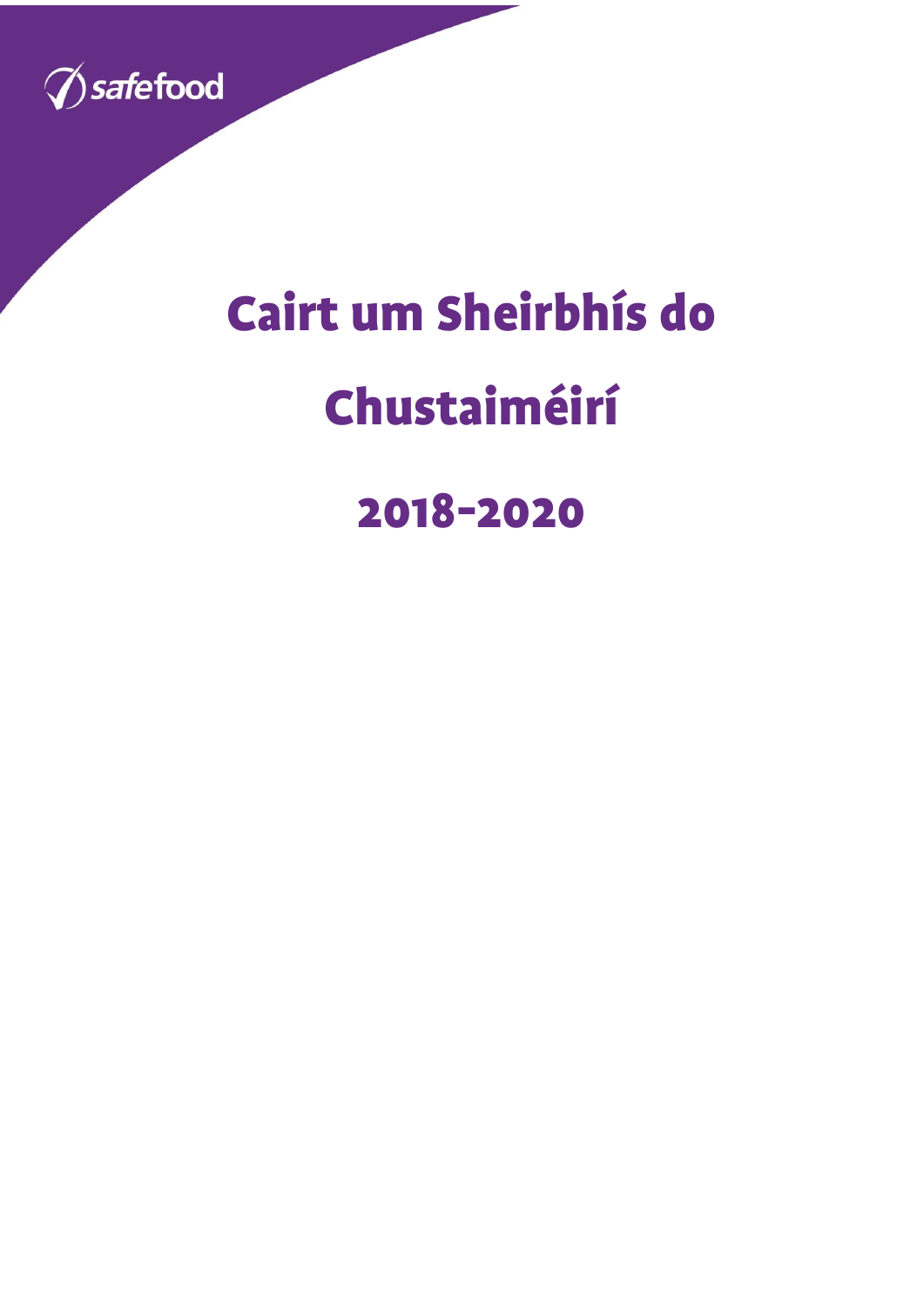#### Clár Ábhar

| $\blacksquare$          |  |
|-------------------------|--|
| $\mathbf{2}$            |  |
| $\overline{\mathbf{3}}$ |  |
| $\overline{\mathbf{4}}$ |  |
| 5                       |  |
| 6                       |  |
| $\overline{z}$          |  |
| 8                       |  |
| 9                       |  |
| 10                      |  |
| 11                      |  |
| 12                      |  |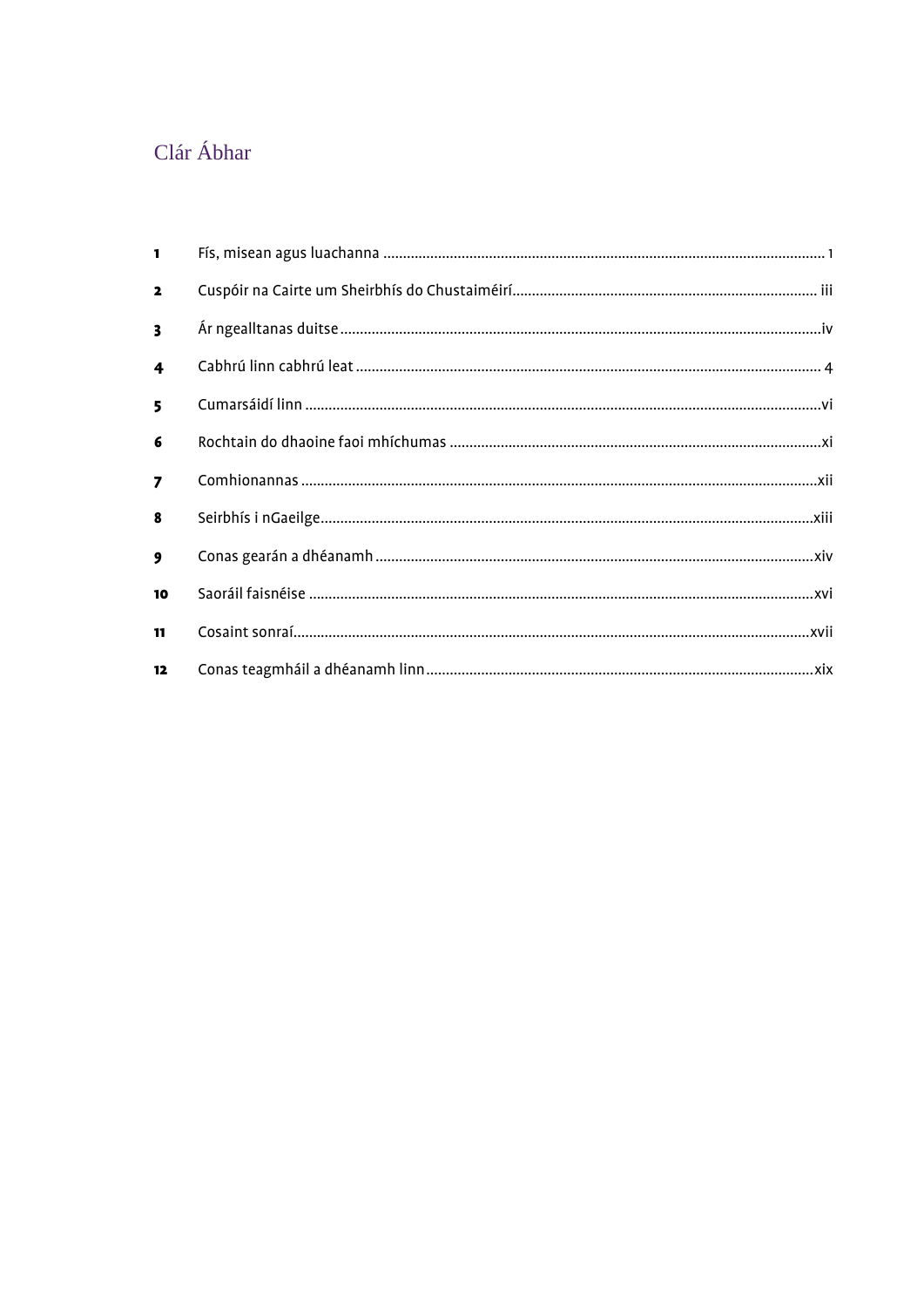### <span id="page-2-0"></span>Fís, misean agus luachanna

#### Fís

Tomhaltóirí ar oileán na hÉireann a gcumhachtaítear dóibh bia sláintiúil sábháilte a ithe.

#### Misean

Sláinte agus folláine an phobail a chothú trí shábháilteacht bia agus nósanna sláintiúla itheacháin a chur chun cinn ar oileán na hÉireann.

#### Luachanna

Agus ár bhfís agus ár misean a bhaint amach, tá sé mar aidhm againn

- go mbeadh iontaoibh ag tomhaltóirí asainn
- go dtabharfadh ár gcomhpháirtithe urraim dúinn agus go mbeadh meas acu orainn
- áit oibre shásúil a thairiscint dár bhfostaithe.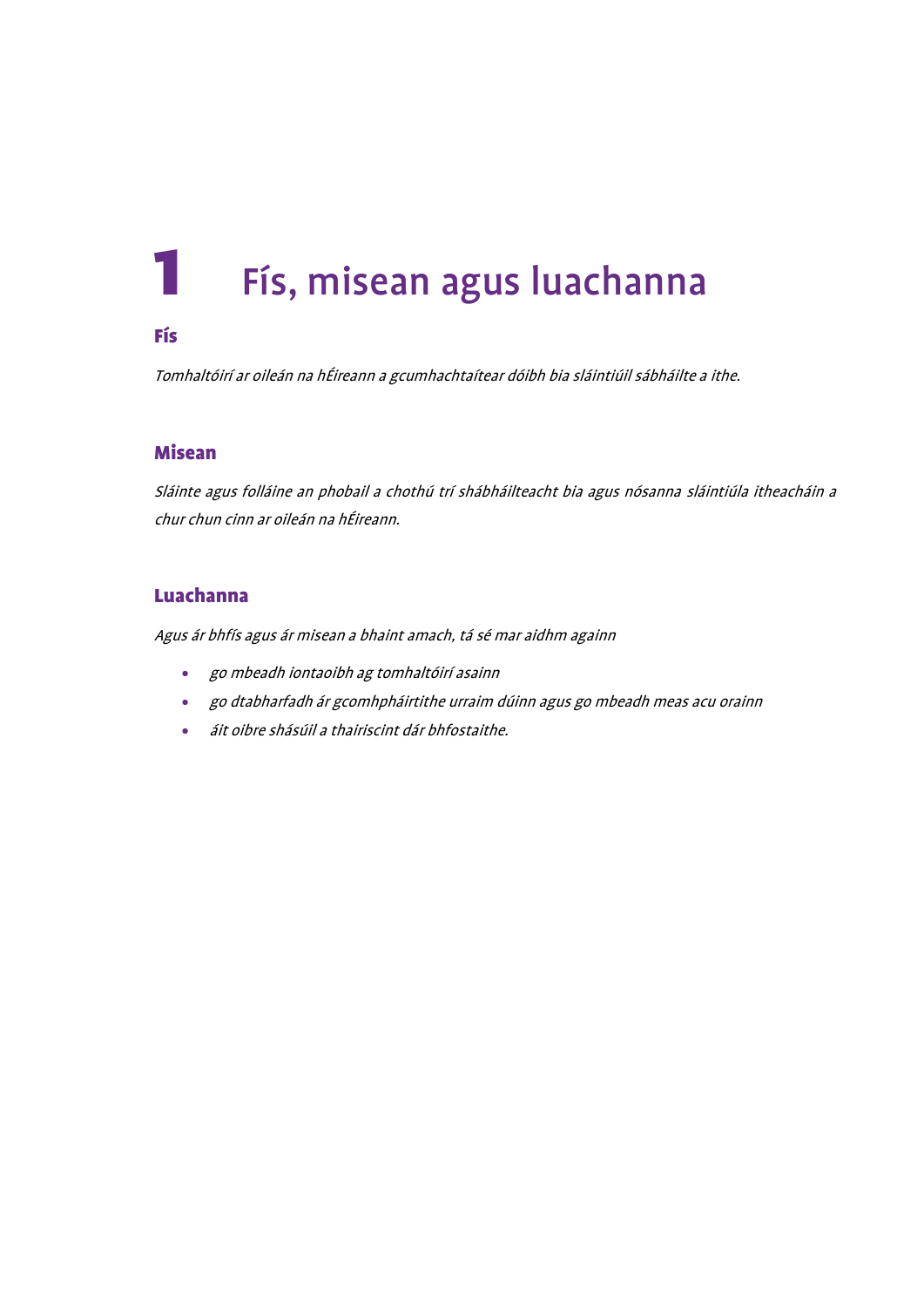### <span id="page-3-0"></span>2 Cuspóir na Cairte um Sheirbhís do Chustaiméirí

Leagtar amach sa Chairt um Sheirbhís do Chustaiméirí an caighdeán seirbhíse agus iompraíochta ar cheart go dtreiseodh sé ár dteagmhálacha lenár gcustaiméirí uile ar fud oileán na hÉireann. Is é sin an caighdeán seirbhíse ar féidir leatsa, mar chustaiméir, a bheith ag súil leis nuair a dhéanann tú teagmháil le safefood.

Áirítear le custaiméirí *safe*food gach uile thomhaltóir ar fud oileán na hÉireann, ag gníomhú dóibh i gcáil phoiblí agus i gcáil ghairmiúil araon.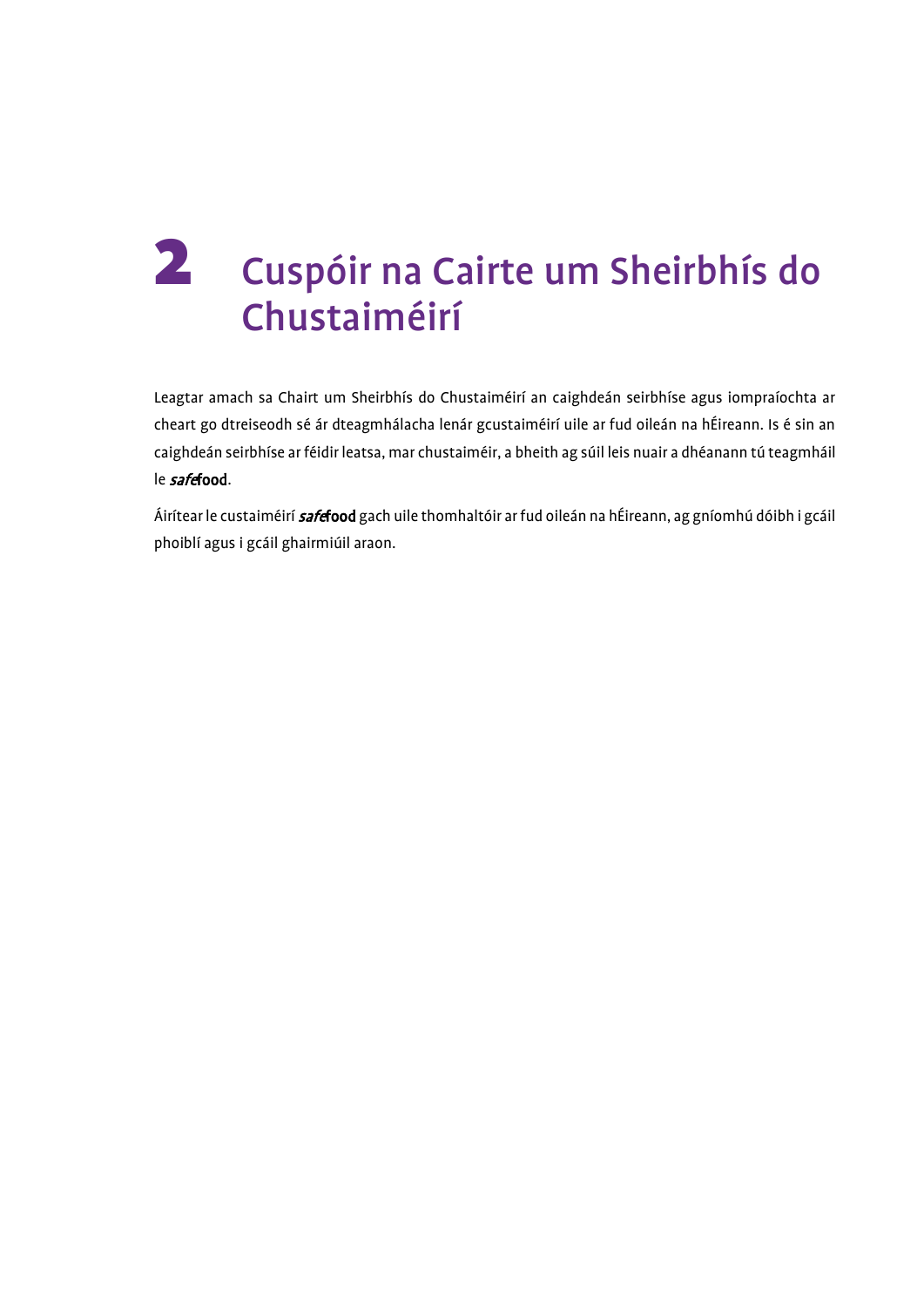## <span id="page-4-0"></span>3 Ár ngealltanas duitse

Tá sé tábhachtach do *safe*food seirbhís atá ar ardchaighdeán agus lán-inrochtana a sholáthar dár gcustaiméirí.

Déanfaimid na nithe seo:

- Freagra a thabhairt duit go pras, go héifeachtúil agus de réir lán ár gcumais.
- Comhairle ábhartha intuigthe a thabhairt duit, agus faisnéis shoiléir chruinn á soláthar.
- Bheith múinte agus cothrom sa dóigh a bpléimid leat, agus fanacht neamhchlaonta agus tuisceanach i gcónaí do d'iarraidh.
- A chinntiú go seasfar le do chearta chun cóir chomhionann a fháil, mar a leagtar amach sa reachtaíocht comhionannais.
- Freastal ar aon riachtanais nó ceanglais shonracha a d'fhéadfadh a bheith ag ár gcustaiméirí.
- An fhaisnéis phearsanta a thugann tú dúinn a chosaint.
- Eolas a thabhairt duit faoi do chuid ceart agus teidlíochtaí de réir mar is cuí.
- Próiseas a sholáthar duit trínar féidir leat gearán a dhéanamh faoinár seirbhís. Déanfaidh safefood ár seacht ndícheall nithe a chur ina gceart má tá meancóg déanta againn, agus féachfaimid le do ghearán a réiteach go hiomlán.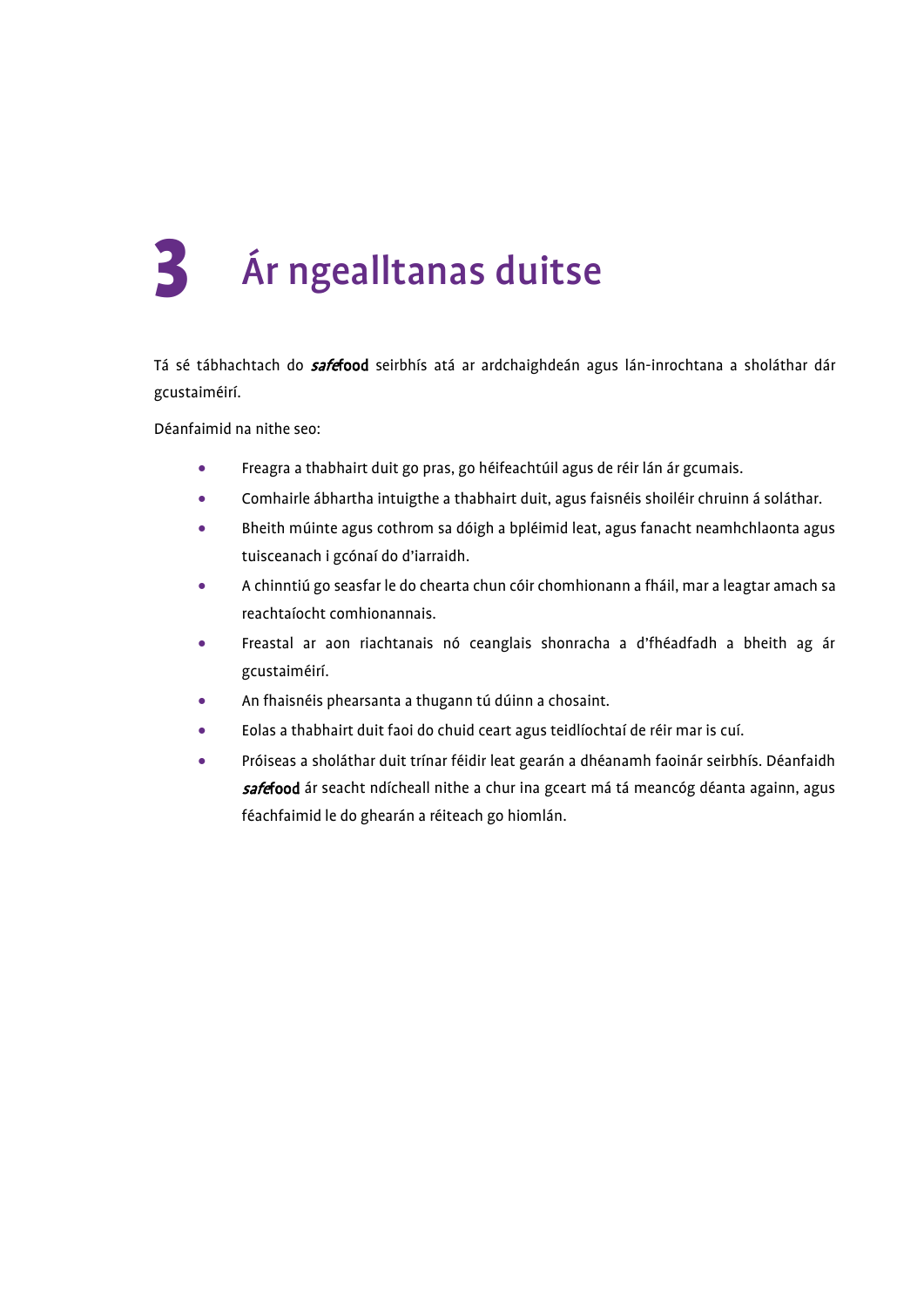<span id="page-5-0"></span>

#### Is mór againn do thuairim

Is féidir leat cabhrú linn feabhas a bhaint amach ach aiseolas a thabhairt. Is féidir go mbeidh teist, moladh, ábhar imní nó gearán i d'aiseolas. Fáiltíonn safefood roimh an aiseolas ar fad a fhaightear.

- Bainfimid úsáid as an aiseolas sin chun cabhrú linn an tseirbhís is fearr is féidir a thabhairt dár gcustaiméirí.
- Iarrfaimid aiseolas ó am go chéile freisin trí chuireadh a thabhairt duit páirt a ghlacadh i suirbhéanna. Má roghnaíonn tú suirbhé a chomhlánú, beidh tú ag soláthar faisnéis luachmhar do safefood a chabhróidh linn ár gcumarsáid agus ár seirbhísí a fheabhsú.

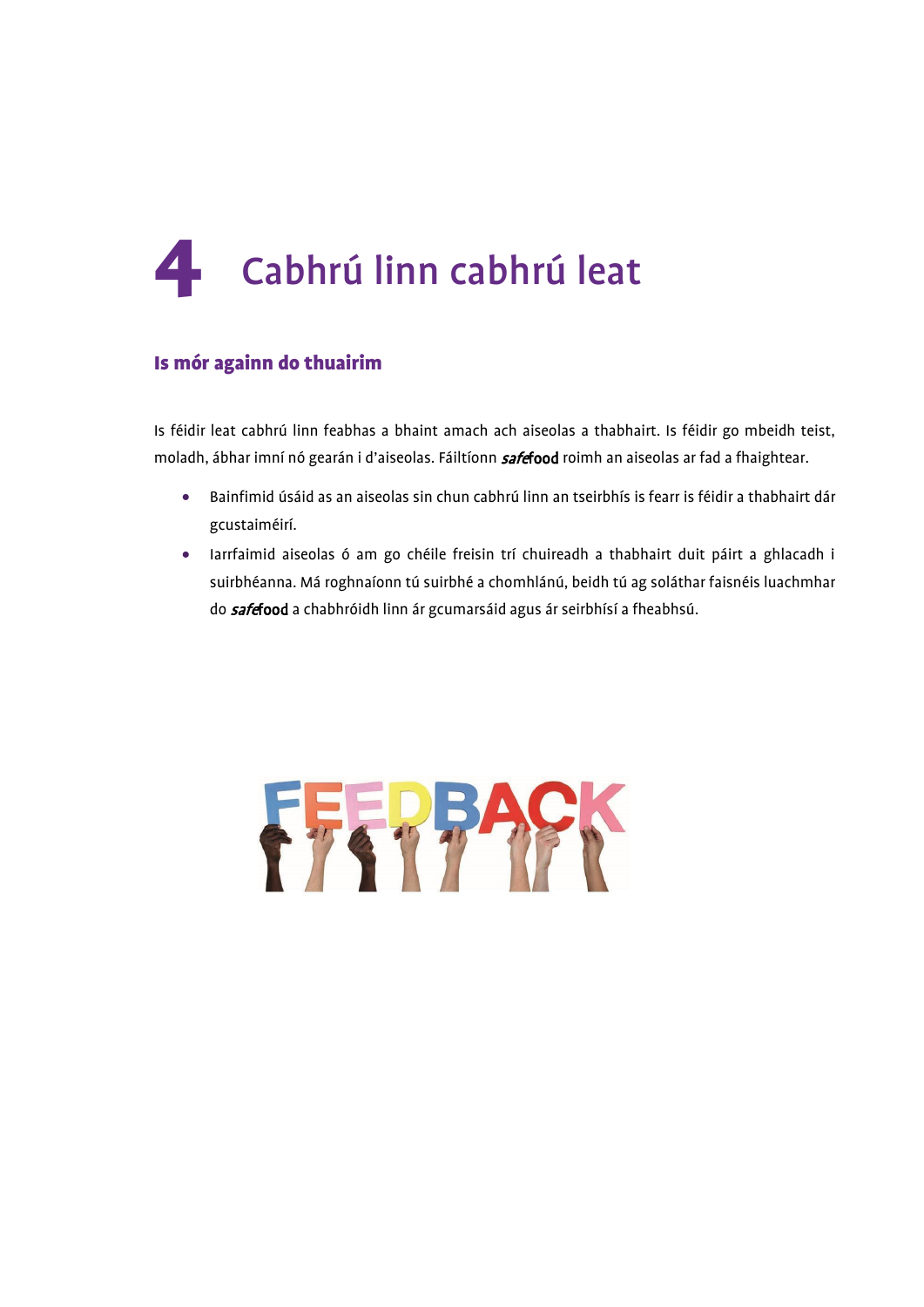## <span id="page-6-0"></span>5 Cumarsáidí linn

Nuair a dhéanann tú teagmháil le safefood, bímid ag súil leis go gcaithfidh tú lenár bhfoireann ar bhealach measúil, cúirtéiseach agus tuisceanach.

#### An tseirbhís ar féidir leat a bheith ag súil léi uainn



Ríomhphost [\(info@safefood.net\)](mailto:info@safefood.net)

- Nuair a dhéanann tú teagmháil linn trí ríomhphost, seolfaimid ríomhphost chugat faoin gcéad lá oibre eile ina n-admhófar go bhfuarthas d'fhiosrú.
- Tabharfaimid freagra iomlán ar d'fhiosrú laistigh de 5 lá oibre.
- In amanna, is féidir nach mbeifear in ann freagra iomlán a thabhairt laistigh de 5 lá oibre, mar shampla i gcás go mbeidh roinnt mhaith taighde nó saineolais ag teastáil chun freagra a thabhairt ar fhiosrú. Sa chás sin, inseoimid duit cén uair a mheasaimid go mbeimid in ann freagra iomlán a thabhairt. Tabharfaimid an t-eolas is deireanaí ar an dul chun cinn duit go rialta.
- Áireofar le gach píosa comhfhreagrais ríomhphoist a sheolfaimid chugat ainm teagmhálaí ag safefood agus uimhir theileafóin agus seoladh ríomhphoist an teagmhálaí sin.
- Chun a chinntiú gurb achomair agus intuigthe a bheidh ár bhfreagra ar d'fhiosrú, scríobhfaimid ríomhphoist chugat i dteanga shoiléir ina míneofar téarmaí teicniúla.
- Tabharfaimid aird ar do phríobháideacht agus déileálfaimid i modh rúin le d'fhiosrú. Tá ár ráiteas príobháideachta foilsithe ar ár suíomh Gréasáin.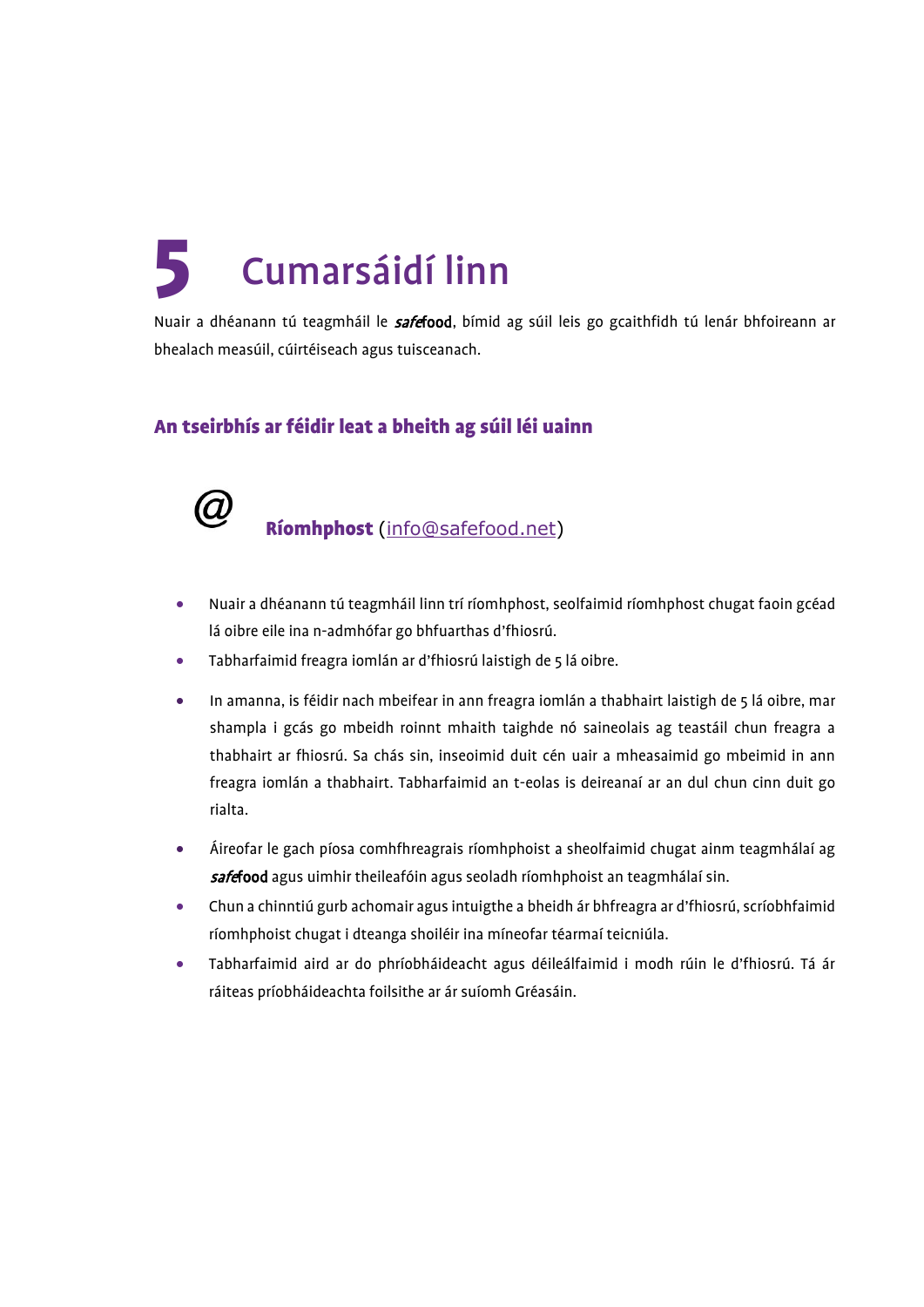

| Líne chabhrach | Tuaisceart Éireann   | 0800 0851683 |
|----------------|----------------------|--------------|
|                | Poblacht na hÉireann | 1850 404567  |
| Fáiltiú        | +353 (0) 21 230 4100 |              |

- Oibrítear ár líne theileafóin fáiltithe agus ár línte cabhrach ó 9am go 5pm ó Luan go hAoine.
- Freagróimid glaonna teileafóin a luaithe is féidir, agus déanfaimid iarracht do cheist a fhreagairt lom láithreach.
- In amanna, beidh sé riachtanach do ghlao a aistriú. Sa chás sin, inseoimid duit ainm an duine a mbeidh tú do d'aistriú chuige nó chuici agus tabharfaimid eolas don duine sin faoi chineál d'fhiosraithe.
- Má fhágann tú teachtaireacht ghutha, féachfaimid le freagra a thabhairt duit faoin gcéad lá oibre eile.
- Tabharfaimid freagra iomlán ar d'fhiosrú laistigh de 5 lá oibre.
- In amanna, is féidir nach mbeifear in ann freagra iomlán a thabhairt laistigh de 5 lá oibre, mar shampla i gcás go mbeidh roinnt mhaith taighde nó saineolais ag teastáil chun freagra a thabhairt ar fhiosrú. Sa chás sin, inseoimid duit cén uair a mheasaimid go mbeimid in ann freagra iomlán a thabhairt. Tabharfaimid an t-eolas is deireanaí ar an dul chun cinn duit go rialta.
- Cuirfidh fostaithe **safefood** iad féin in aithne duit agus cuirfidh siad a réimse oibre in iúl duit nuair a fhreagróidh siad an fón agus nuair a chuirfidh siad glao fóin ort.
- Beimid múinte agus cabhrach inár gcomhráite leat, agus tabharfaimid faisnéis shoiléir cheart duit.
- Tabharfaimid aird ar do phríobháideacht agus déileálfaimid i modh rúin le d'fhiosrú. Tá ár ráiteas príobháideachta foilsithe ar ár suíomh Gréasáin.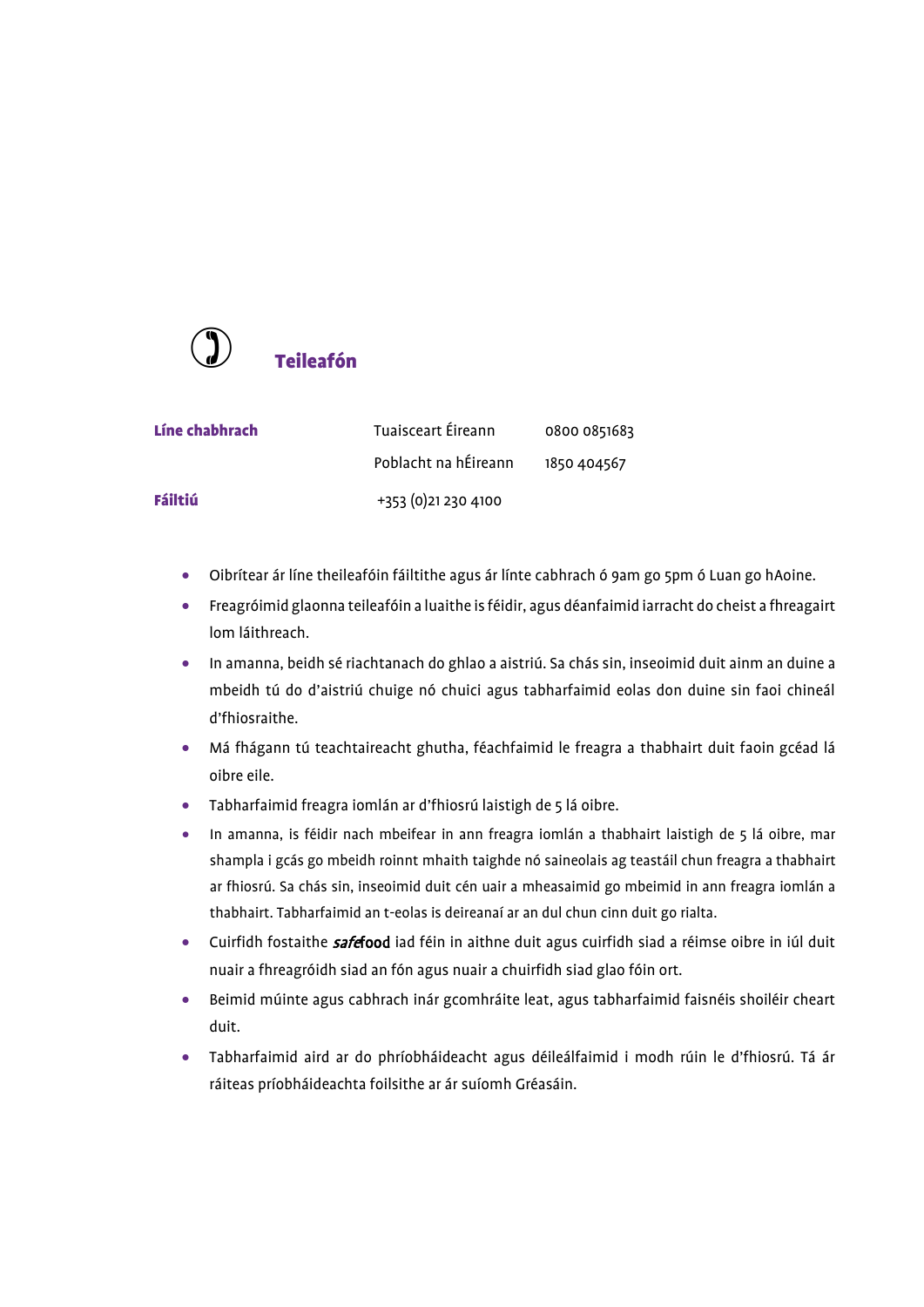

#### Comhfhreagras scríofa

#### Seolta chuig *safe*food, 7 Ascaill an Gheata Thoir, An Geata Thoir, An tOileán Beag, Co. Chorcaí, T45 RX01

- Nuair a scríobhann tú chugainn, admhóimid laistigh de 5 lá oibre go bhfuarthas do chomhfhreagras.
- Tabharfaimid freagra iomlán i scríbhinn laistigh de 10 lá oibre.
- In amanna, ní bheifear in ann freagra iomlán a thabhairt laistigh de 10 lá oibre, mar shampla i gcás go mbeidh roinnt mhaith taighde nó saineolais ag teastáil chun freagra a thabhairt ar fhiosrú. Sa chás sin, inseoimid duit cén uair a mheasaimid go mbeimid in ann freagra iomlán a thabhairt. Coinneoimid ar an eolas thú faoin dul chun cinn go rialta freisin.
- Áireofar le gach litir a sheolfaimid chugat ainm teagmhálaí ag **safefood** agus uimhir theileafóin agus seoladh ríomhphoist an teagmhálaí sin.
- Chun a chinntiú gurb achomair agus intuigthe a bheidh ár bhfreagra ar d'fhiosrú, scríobhfaimid chugat i dteanga shoiléir ina míneofar téarmaí teicniúla.
- Tabharfaimid aird ar do phríobháideacht agus déileálfaimid i modh rúin le d'fhiosrú. Tá ár ráiteas príobháideachta foilsithe ar ár suíomh Gréasáin.



#### Cuairt a thabhairt ar safefood

- Is féidir leat bualadh linn inár n-oifigí ó 9am go 5pm ó Luan go hAoine ach coinne a dhéanamh.
- Beimid múinte agus cabhrach leat.
- Beidh ár saoráidí dea-chothabháilte agus oiriúnach do bhualadh leat, i gcomhréir le caighdeáin sláinte agus sábháilteachta.
- Tá oifigí safefood inrochtana do chustaiméirí faoi mhíchumas. Nuair is féidir, tabhair réamhfhógra dúinn má tá aon cheanglais rochtana agat. Beidh ár nOifigeach Rochtana do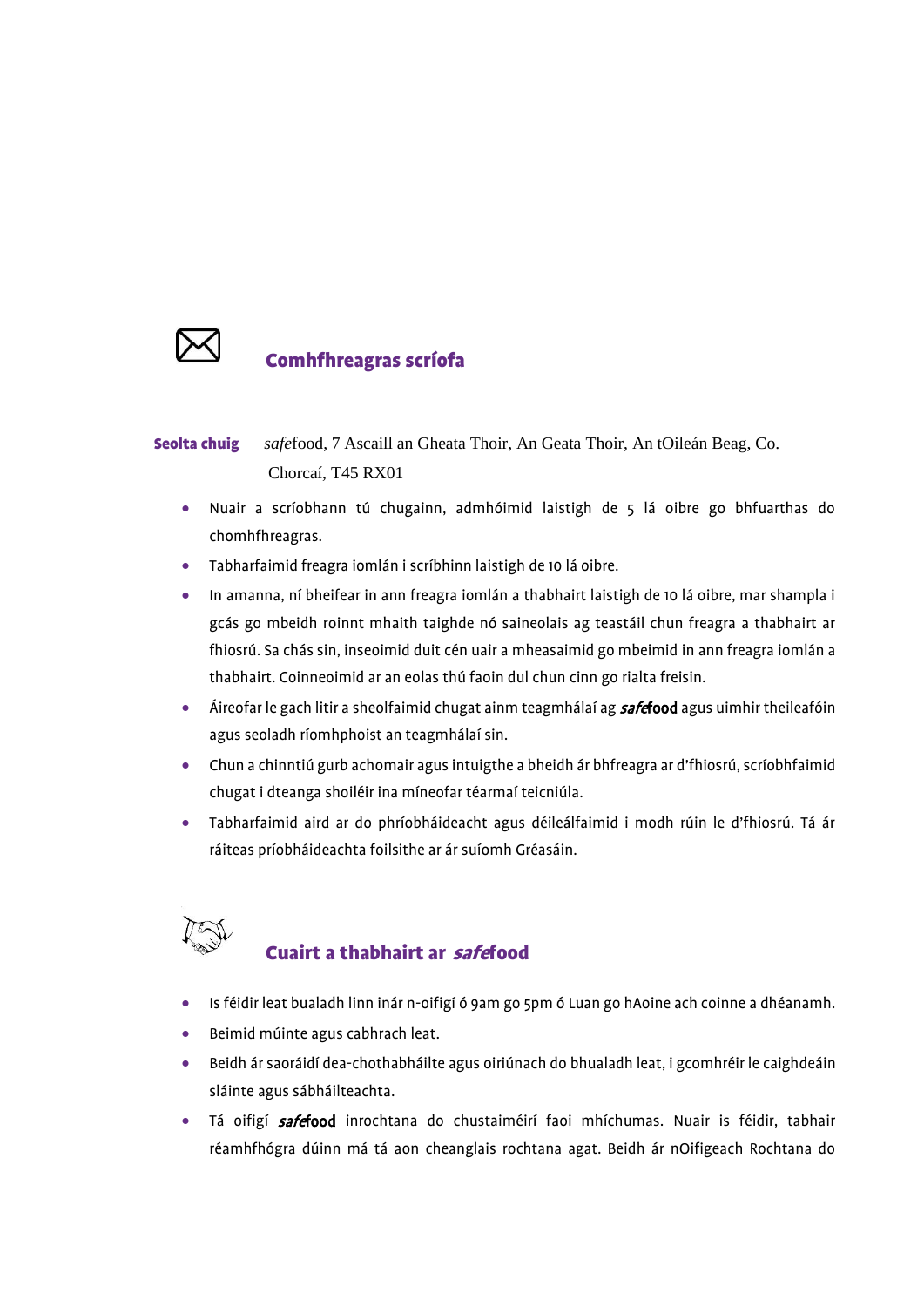Dhaoine faoi Mhíchumas ar fáil chun aon socruithe riachtanacha a dhéanamh. Tá ár ráiteas inrochtaineachta agus ár mbeartas míchumais foilsithe ar ár suíomh Gréasáin.

- Nuair a thugann tú cuairt ar **safefood**, beimid múinte agus cabhrach inár gcomhráite leat, agus tabharfaimid faisnéis shoiléir cheart duit.
- Tabharfaimid aird ar do phríobháideacht agus déileálfaimid i modh rúin le d'fhiosrú. Tá ár ráiteas príobháideachta foilsithe ar ár suíomh Gréasáin.



#### Suíomh Gréasáin (www.safefood.net)

- Déanfar ár suíomh Gréasáin a chothabháil agus beidh a inneachar cruinn agus cothrom le dáta.
- Chun a chinntiú gurb achomair agus intuigthe a bheidh an t-inneachar, soláthróimid faisnéis ar ár suíomh Gréasáin agus inár n-acmhainní digiteacha eile i dteanga shoiléir ina míneofar téarmaí teicniúla.
- Tá sé mar aidhm againn a chinntiú go mbeidh ár suíomh Gréasáin éasca le rochtain agus le nascleanúint, áisiúil don úsáideoir agus inrochtana agus go mbeidh sé ag freastal ar raon leathan brabhsálaithe agus gléasanna.
- Is féidir leat ár suíomh Gréasáin a rochtain trí do ghléas móibíleach.
- Taispeántar pointí teagmhála safefood go soiléir ar ár suíomh Gréasáin.
- Geallaimid go ndéanfaimid ár suíomh Gréasáin a chothabháil ar leibhéal comhréireachta AAA ar a laghad laistigh de na Treoirlínte maidir le hInrochtaineacht Ábhair ar an nGréasán (WCAG) ón Tionscnamh Inrochtaineachta Gréasáin (WAI).
- Tá ár ráiteas príobháideachta foilsithe ar ár suíomh Gréasáin.



#### Na meáin shóisialta agus ardáin dhigiteacha (Facebook, Instagram, LinkedIn, Pinterest, Twitter)

Leanfaimid le hinneachar ábhartha a chur lenár n-ardáin mheán sóisialta agus lenár líonraí gairmiúla dúnta.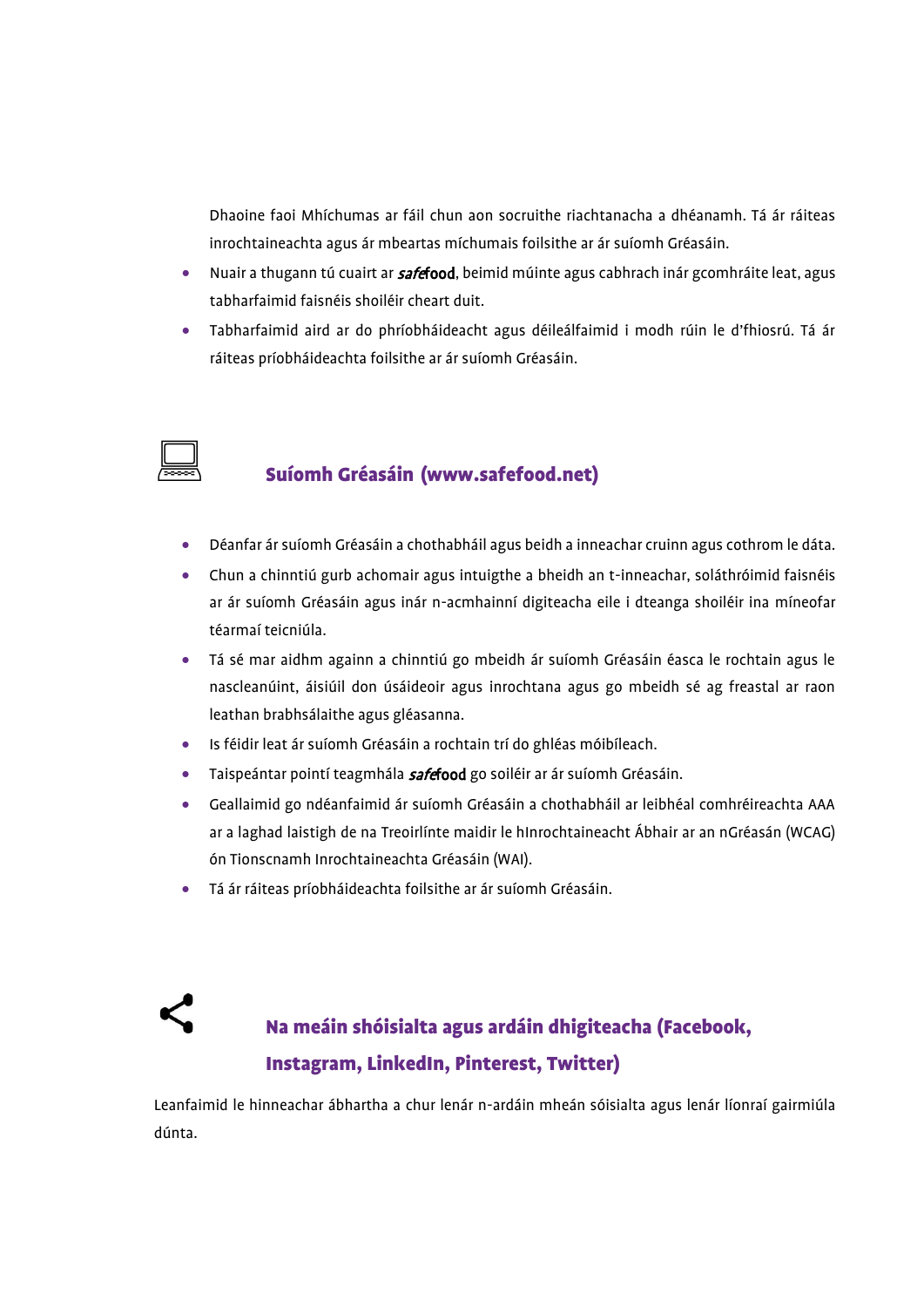- Nuair a dhéanann tú teagmháil linn ar ár n-ardáin mheán sóisialta, tabharfaimid freagra ar d'fhiosrú laistigh de 24 huaire an chloig.
- Tabharfaimid freagra iomlán ar d'fhiosrú laistigh de 5 lá oibre.
- Is féidir go mbeidh freagra níos mine ag teastáil le haghaidh roinnt ceisteanna. Sa chás sin, is féidir go n-iarrfaimid ort an comhrá a bhogadh chuig ardán níos oiriúnaí, amhail Facebook Messenger nó ríomhphost.
- In amanna, is féidir nach mbeifear in ann freagra iomlán a thabhairt laistigh de 5 lá oibre, mar shampla i gcás go mbeidh roinnt mhaith taighde nó saineolais ag teastáil chun freagra a thabhairt ar fhiosrú. Sa chás sin, inseoimid duit cén uair a mheasaimid go mbeimid in ann freagra iomlán a thabhairt. Tabharfaimid an t-eolas is deireanaí ar an dul chun cinn duit go rialta.
- Athbhreithneoimid gach postáil agus bainfimid de na cuntais aon phostálacha atá míchuí nó gránna.
- Tá ár ráiteas príobháideachta foilsithe ar ár suíomh Gréasáin.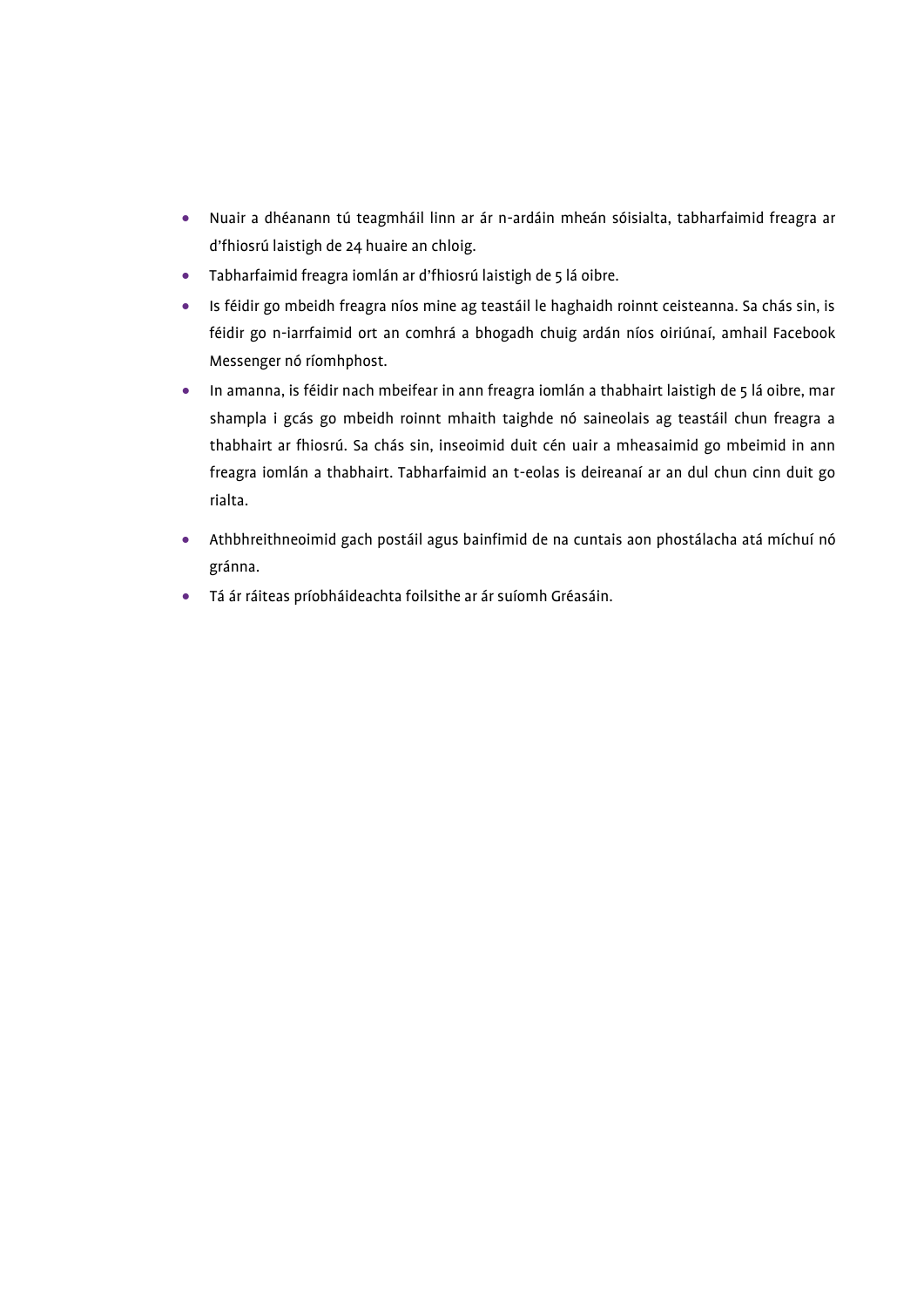### <span id="page-11-0"></span>6 Rochtain do dhaoine faoi mhíchumas

- Tá safefood inrochtana do gach custaiméir faoi mhíchumas ar fud oileán na hÉireann. Féachfaimid lena chinntiú go gcoinneofar an rochtain sin ar bun de réir an chaighdeáin is airde. I gcomhréir le halt 26(2) den Acht um Míchumas, cheap safefood Oifigeach Rochtana do Dhaoine faoi Mhíchumas. Is féidir leat teagmháil a dhéanamh leis an Oifigeach Rochtana do Dhaoine faoi Mhíchumas ar na bealaí seo:
	- o trí ríomhphost equality@safefood.net
	- o ar an teileafón +353 (0)31 230 4100
- Foilsíonn safefood faisnéis i bhformáidí oiriúnacha atá ar fáil go réidh do chustaiméirí faoi mhíchumas, nuair is féidir. Chun faisnéis a fháil faoi na formáidí a sholáthraíonn safefood, déan teagmháil lenár nOifigeach Rochtana do Dhaoine faoi Mhíchumas.
- Geallaimid go ndéanfaimid ár suíomh Gréasáin a chothabháil ar leibhéal comhréireachta AAA ar a laghad laistigh de na Treoirlínte maidir le hInrochtaineacht Ábhair ar an nGréasán (WCAG) ón Tionscnamh Inrochtaineachta Gréasáin (WAI).
- Tá oifigí safefood agus ár n-imeachtaí as an láithreán inrochtana do chustaiméirí faoi mhíchumas. Nuair is féidir, tabhair réamhfhógra dúinn má tá aon cheanglais rochtana agat. Beidh ár nOifigeach Rochtana do Dhaoine faoi Mhíchumas ar fáil chun aon socruithe riachtanacha a dhéanamh.
- Má theastaíonn aon chabhair nó aon doiciméid i bhformáid mhalartach uait, déan teagmháil lenár nOifigeach Rochtana do Dhaoine faoi Mhíchumas.
- Tá ár ráiteas inrochtaineachta agus ár mbeartas míchumais foilsithe ar ár suíomh Gréasáin.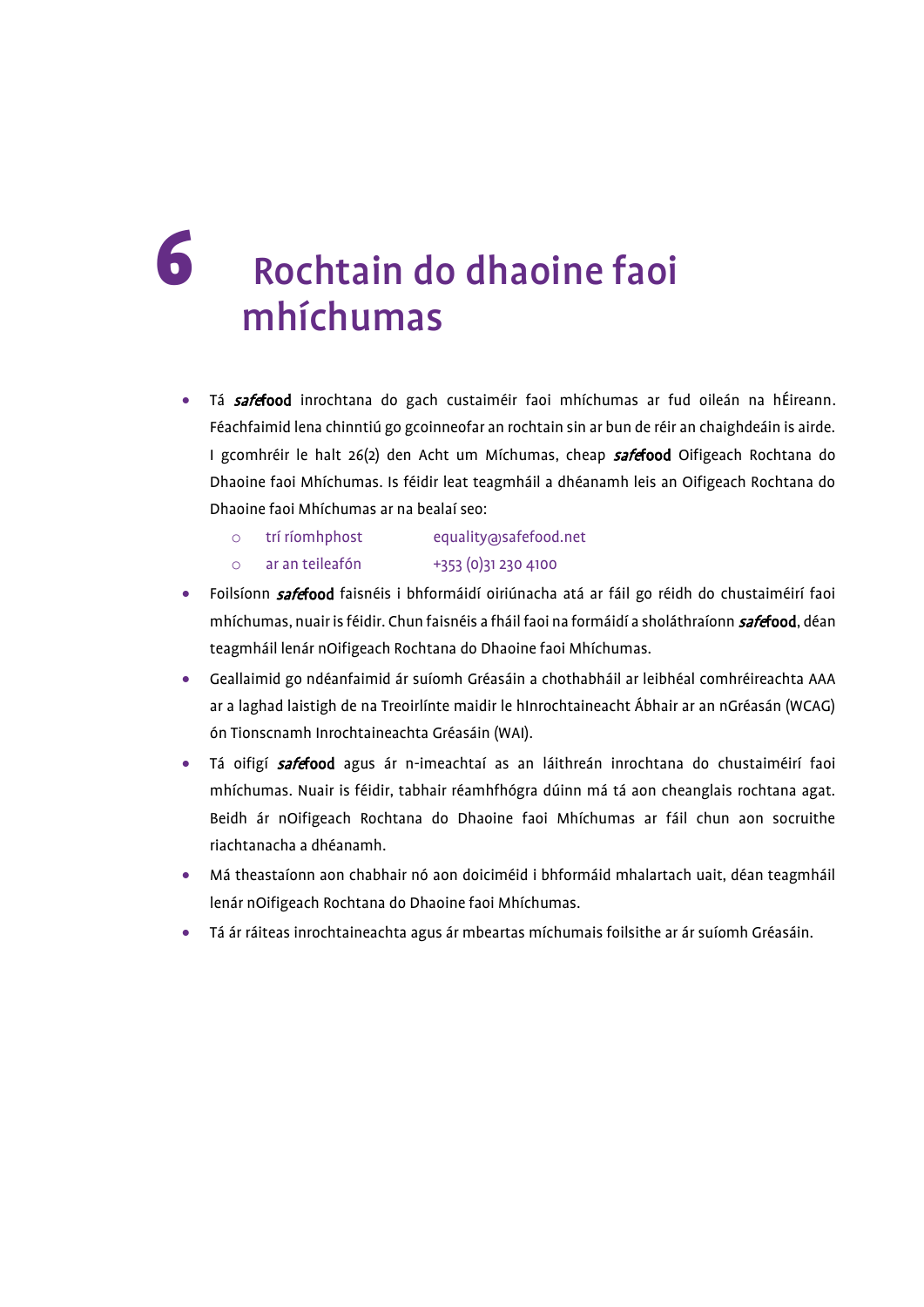## <span id="page-12-0"></span>**Comhionannas**

Mar chomhlacht uile-oileáin, tá safefood lántiomanta do chloí leis an reachtaíocht comhionannais ar oileán na hÉireann, ní hamháin mar dhualgas atá orainn ach mar léiriú nádúrtha ar éiteas *safe*food freisin.

- Tá ár mbeartas comhionannais ag teacht leis an dea-chleachtas ar oileán na hÉireann, agus comhlíonann sé na hoibleagáidí dlíthiúla a chuirtear orainn leis an reachtaíocht dhifriúil ar féidir léi feidhm a bheith aici i dTuaisceart Éireann agus i bPoblacht na hÉireann.
- Nuair a bheidh safefood i mbun teagmhála leatsa, ag gníomhú duit mar chustaiméir, ní dhéanfaimid idirdhealú ar fhorais chomhionannais, agus déanfaimid ár ndícheall freastal ar riachtanais gach duine dár gcustaiméirí go cothrom.
- Cuirtear oiliúint ar fhostaithe **safefood** go rialta i gcleachtadh an chomhionannais deise agus an dea-chaidrimh.
- Is féidir tuilleadh faisnéise faoi scéim comhionannais safefood a fháil ag

[http://www.safefood.net/Utility/About-Us/Our-Policies-\(1\)/Equality.aspx](http://www.safefood.net/Utility/About-Us/Our-Policies-(1)/Equality.aspx)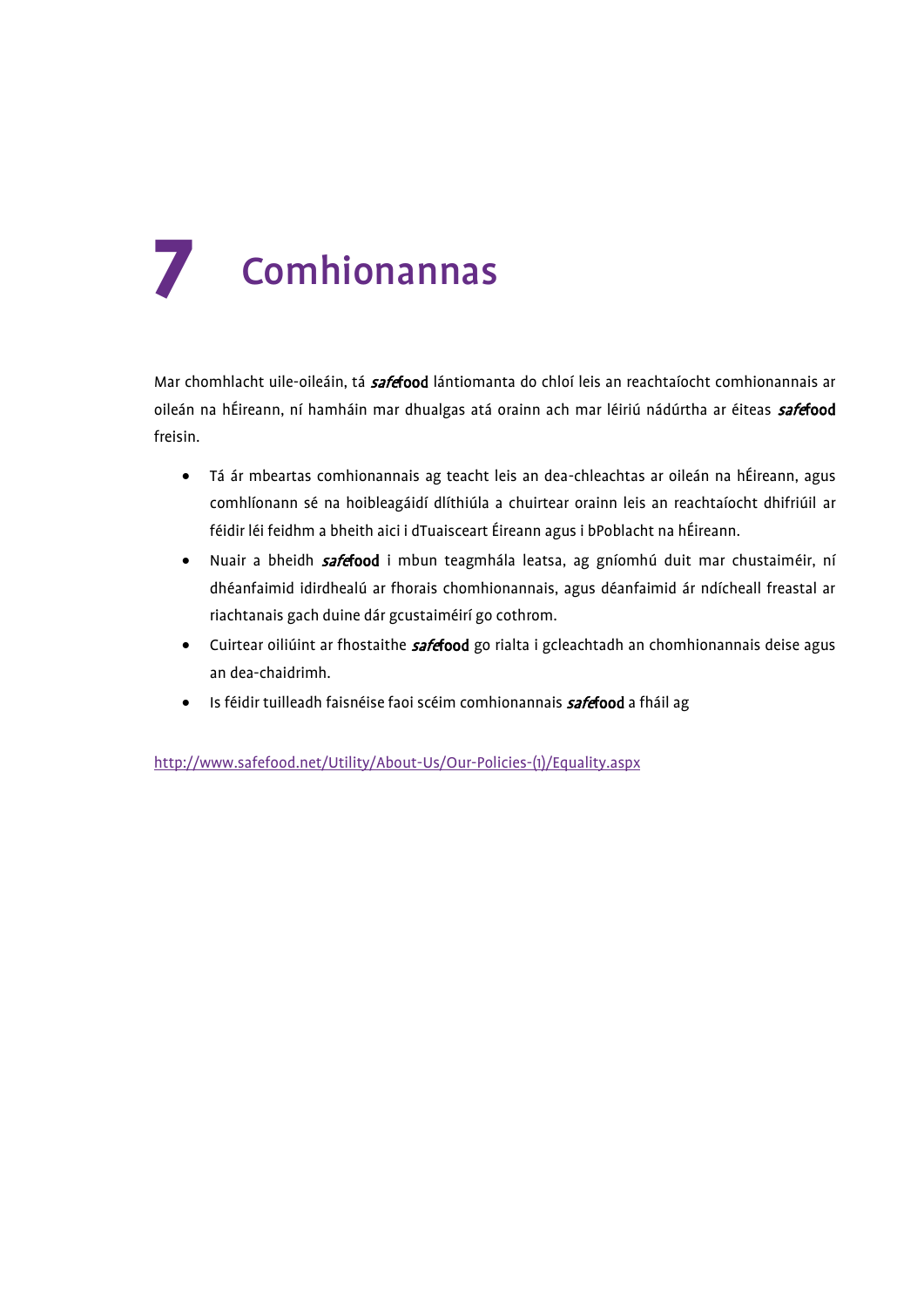<span id="page-13-0"></span>

Déanfaidh **safefood** dianiarracht freastal ar chustaiméirí ar mian leo a ngnó a dhéanamh i nGaeilge.

- In amanna, níl cainteoir Gaeilge ar fáil chun freagra a thabhairt ar cheist lom láithreach. Sa chás sin, iarrfaimid ort do cheist a chur orainn trí ríomhphost nó trí litir a scríobh.
- Tabharfaimid freagra ar ríomhphoist agus comhfhreagras atá scríofa i nGaeilge ar an mbealach céanna a thabharfaimid freagra ar fhiosruithe atá scríofa i mBéarla, mar atá leagtha amach i Roinn 5 Cumarsáidí linn".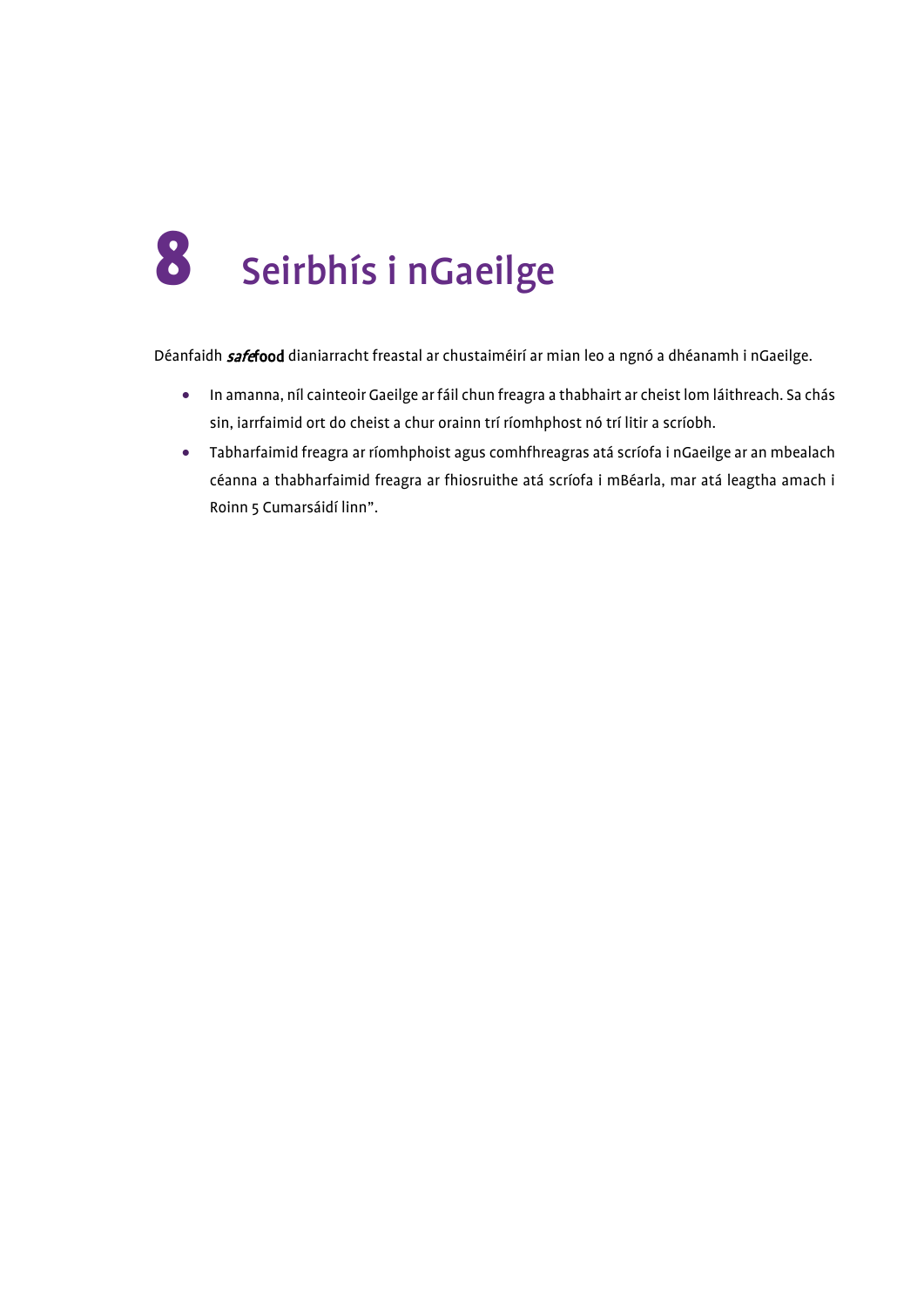### <span id="page-14-0"></span>9 Conas gearán a dhéanamh

Mura bhfuil tú sásta leis na seirbhísí a sholáthair **safefood** nó má tá tú den tuairim go bhfuair tú seirbhís nach gcomhlíonann na caighdeáin atá leagtha amach sa Chairt um Sheirbhís do Chustaiméirí, beidh an ceart agat chun gearán a dhéanamh. Déileálfaidh **safefood** le do ghearán ar bhealach cothrom múinte.

- Is féidir leat gearán a dhéanamh ar na bealaí seo:
	- $\circ$  trí ríomhphost a sheoladh chuig info@safefood.net

o trí scríobh chuig safefood, 7 Ascaill an Gheata Thoir, An Geata Thoir,

An tOileán Beag, Co. Chorcaí, T45 RX01

- Admhóimid faoin gcéad lá oibre eile go bhfuarthas do ríomhphost, nó admhóimid laistigh de 5 lá oibre go bhfuarthas do litir.
- Tabharfaimid freagra iomlán i scríbhinn ar do ríomhphost nó do litir laistigh de 10 lá oibre.
- In amanna, ní bheifear in ann freagra iomlán a thabhairt laistigh de 10 lá oibre, mar shampla i gcás go mbeidh roinnt mhaith taighde nó saineolais ag teastáil chun freagra a thabhairt ar ghearán. Sa chás sin, inseoimid duit cén uair a mheasaimid go mbeimid in ann freagra iomlán a thabhairt. Coinneoimid ar an eolas thú faoin dul chun cinn go rialta freisin.
- Áireofar le gach litir a sheolfaimid chugat ainm teagmhálaí ag **safefood** agus uimhir theileafóin agus seoladh ríomhphoist an teagmhálaí sin.
- Chun a chinntiú gurb achomair agus intuigthe a bheidh ár bhfreagra ar d'fhiosrú, scríobhfaimid chugat i dteanga shoiléir ina míneofar téarmaí teicniúla.
- Tabharfaimid aird ar do phríobháideacht agus déileálfaimid i modh rúin le do ghearán. Tá ár ráiteas príobháideachta foilsithe ar ár suíomh Gréasáin.

Déanfaidh **safefood** ár seacht ndícheall nithe a chur ina gceart má tá meancóg déanta againn, agus féachfaimid le do ghearán a réiteach go hiomlán.

Mura bhfuil tú sásta leis an dóigh ar dhéileáil safefood le do ghearán, beidh an ceart agat chun achomharc a dhéanamh.

• Is féidir leat achomharc a dhéanamh ar na bealaí seo: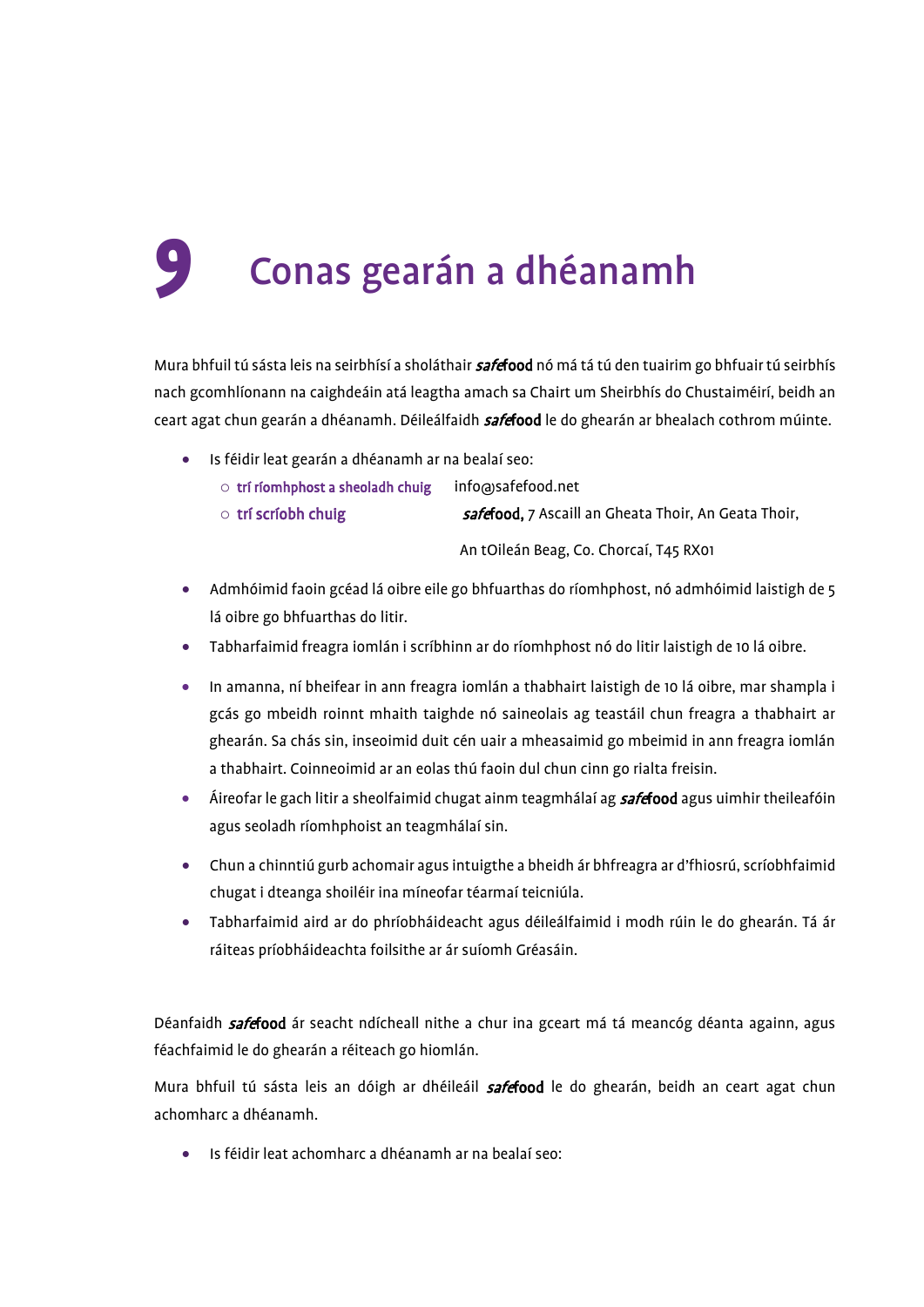o trí ríomhphost a sheoladh chuig info@safefood.net

 $\circ$  trí scríobh chuig san san San Safefood, 7 Ascaill an Gheata Thoir, An Geata Thoir, An tOileán Beag, Co. Chorcaí, T45 RX01

• Cinnteoidh **safefood** go mbíonn a bhaill foirne agus a chustaiméirí láneolach ar an bpróiseas achomhairc ba cheart a leanúint.

Mura bhfuil tú sásta leis an dóigh ar sheol **safefood** an próiseas achomhairc nó leis an toradh ar an bpróiseas achomhairc, beidh an ceart agat chun achomharc breise a dhéanamh.

- Féadfaidh custaiméirí i bPoblacht na hÉireann achomharc a dhéanamh chuig Oifig an Ombudsman ar na bealaí seo:
	- o ar an teileafón +353 (0)1 6395600 nó 1890 223030
	- o trí ríomhphost a sheoladh chuig ombudsman@ombudsman.ie
	-

o trí scríobh chuig Chuise Coifig an Ombudsman, 8 Sráid Líosain Íochtarach, Baile Átha Cliath 2

- Féadfaidh custaiméirí i dTuaisceart Éireann achomharc a dhéanamh chuig Ombudsman Thuaisceart Éireann ar na bealaí seo:
	-
	- o ar Shaorghlao 0800 34 34 24
	- o trí ríomhphost a sheoladh chuig nipso@nipso.org.uk
	-

o ar an teileafón +44 (0)28 90 233821 nó 897789 o trí scríobh chuig Coifig Seirbhísí Poiblí Thuaisceart Éireann, Teach Progressive,

33 Plás Wellington,

Béal Feirste, BT1 6HN

trí Shaorphost chuig NIPSO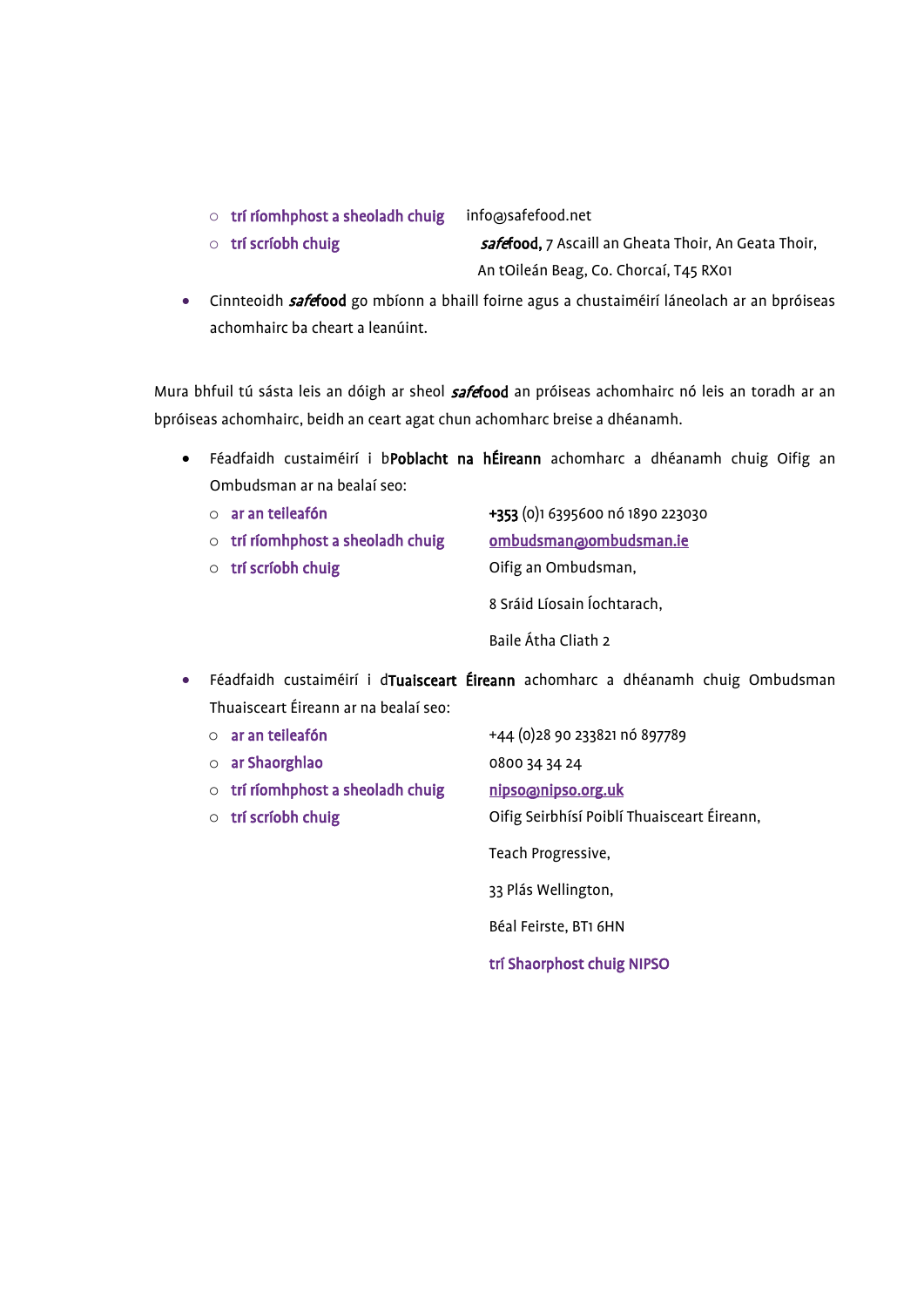### <span id="page-16-0"></span>10 Saoráil faisnéise

Cloíonn **safefood** go hiomlán le téarmaí an Chóid Chleachtais um Shaoráil Faisnéise do Chomhlachtaí Forfheidhmithe Thuaidh Theas agus do Tourism Ireland Ltd, a tháinig in éifeacht an 1 Feabhra 2006. Is féidir an cód cleachtais sin a fháil ag

[www.safefood.net/Utility/About-Us/Our-Policies-\(1\)/Freedom-of-Information](http://www.safefood.net/Utility/About-Us/Our-Policies-(1)/Freedom-of-Information) 

- Soláthróidh *safe*food a oiread faisnéise agus is féidir mar ghnáthamh.
- Is féidir leat iarraidh fhoirmiúil ar fhaisnéis a dhéanamh faoinár gcód cleachtais
	- o trí ríomhphost a sheoladh chuig foi@safefood.net
	- o trí scríobh chuig safefood, 7 Ascaill an Gheata Thoir, An Geata Thoir,

An tOileán Beag, Co. Chorcaí, T45 RX01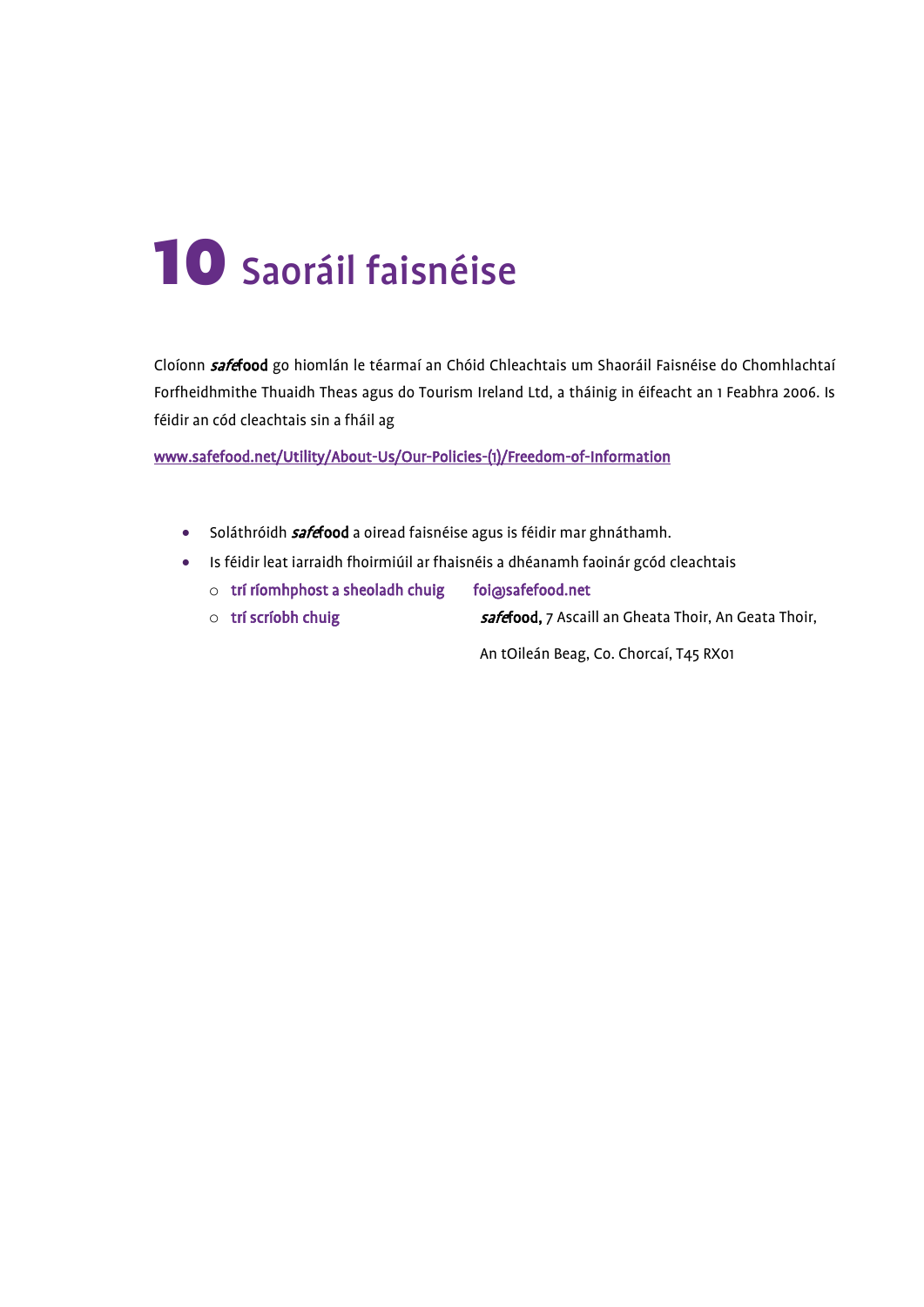### <span id="page-17-0"></span>11 Cosaint sonraí

Tá feidhm maidir le **safefood** ag na hAchtanna um Chosaint Sonraí, 1988 agus 2003, agus ag Rialachán Ginearálta an Aontais Eorpaigh maidir le Cosaint Sonraí.

- Leis na hAchtanna um Chosaint Sonraí, cosnaítear príobháideacht daoine aonair a bhfuil a sonraí pearsanta á bpróiseáil.
- Ciallaíonn "sonraí pearsanta" faisnéis a bhaineann le duine beo is féidir a shainaithint ó na sonraí féin nó ó na sonraí i gcomhar le faisnéis eile a shealbhaítear.
- Cloífidh safefood lenár ráiteas príobháideachta agus lenár mbeartas cosanta sonraí. Tá siad sin foilsithe ar ár suíomh Gréasáin.
- Ní nochtfaimid faisnéis faoi chustaiméir gan toiliú an chustaiméara a fháil, seachas mar a cheadaítear nó a cheanglaítear leis an dlí:
	- o chun slándáil an Stáit a chosaint
	- o chun cionta a chosc, a bhrath nó a imscrúdú, nó chun ciontóirí a ghabháil nó a ionchúiseamh
	- o chun aon cháin, dleacht nó airgead eile atá dlite don Stát nó is iníoctha leis a mheasúnú nó a bhailiú
	- o ar mhaithe le caidreamh idirnáisiúnta an Stáit a chosaint
	- o go práinneach chun díobháil nó damáiste eile do shláinte duine, nó chun caillteanas mór maoine nó damáiste mór do mhaoin, a chosc
	- o mar gheall ar aon achtachán nó faoi aon achtachán nó mar gheall ar aon riail dlí nó ordú cúirte
	- o chun comhairle dlí a fháil nó chun críocha, nó le linn, imeachtaí dlíthiúla inar páirtí nó finné an duine a dhéanann an nochtadh.
- Féachann safefood le toiliú follasach a fháil ón gcustaiméir le cumarsáidí faoinár gcuid gníomhaíochtaí agus faoi thionscnaimh mhargaíochta eile a fháil. Ciallaíonn sé sin nach mór do thoiliú a bheith ina ghníomh atá tugtha go saor, sonrach agus eolach agus atá déanta mar fhreagairt d'fhógra soiléir intuigthe maidir le sonraí pearsanta a bhailiú agus a úsáid chun críocha margaíochta.
- Féadfaidh custaiméirí a dtoiliú le bailiú breise a sonraí pearsanta a tharraingt siar agus diúltú do chumarsáidí margaíochta a fháil ag am ar bith. Tabharfar eolas soiléir inár gcumarsáidí faoin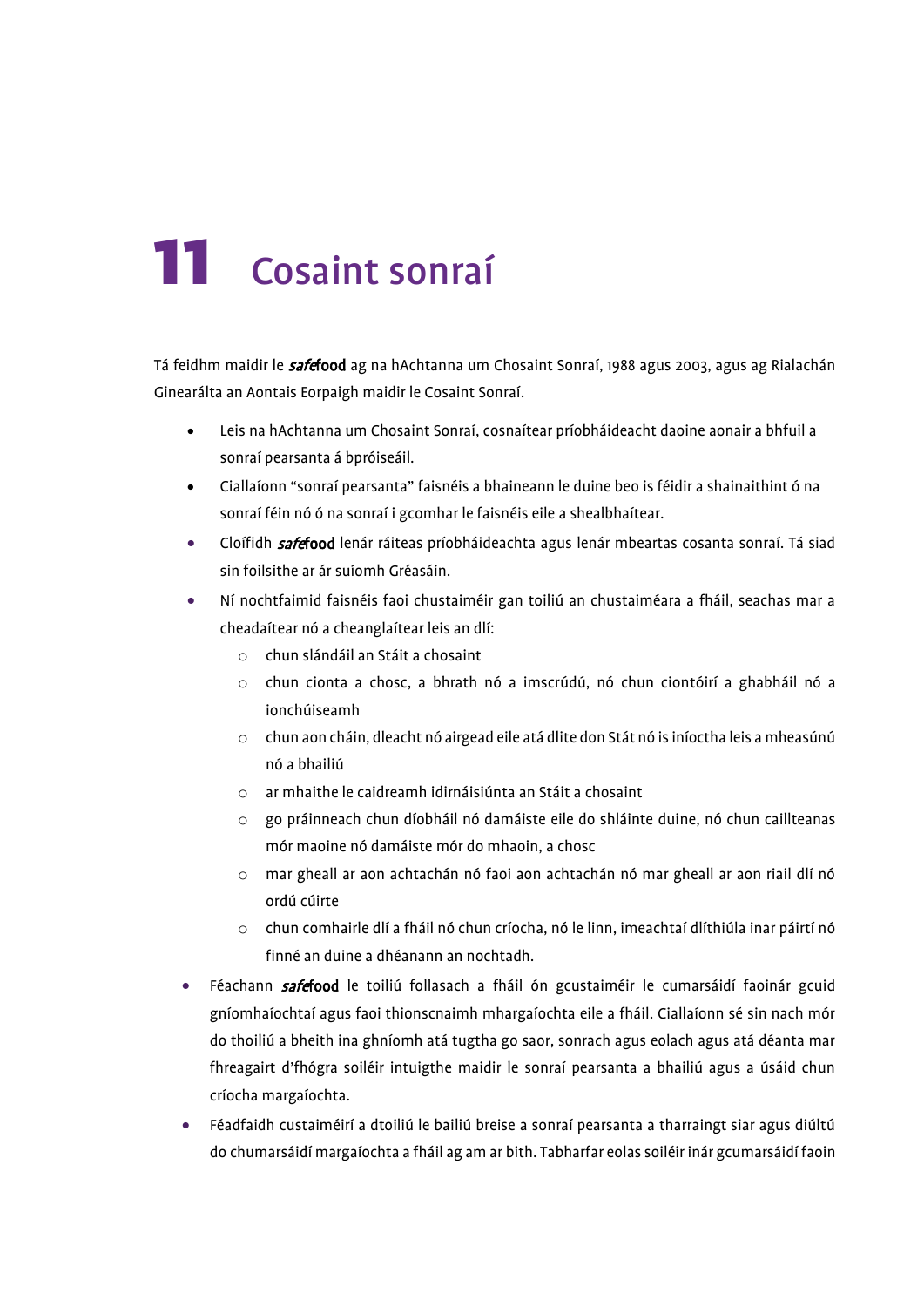gceart atá agat chun diúltú do chumarsáidí a fháil agus faoi conas is féidir leat déanamh amhlaidh.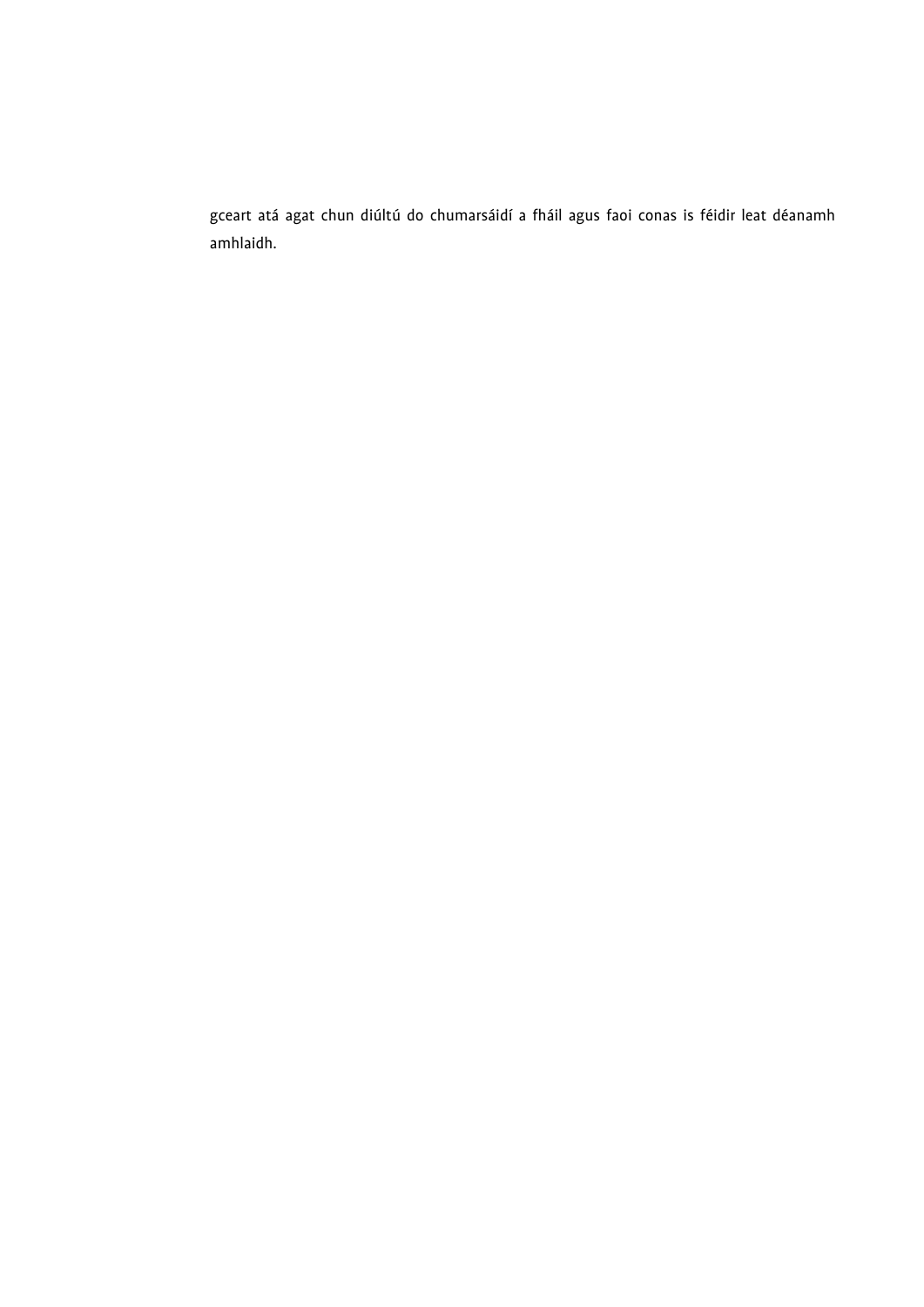## <span id="page-19-0"></span>12 Conas teagmháil a dhéanamh linn

| Scríobh chuig                                          | safefood,                           |  |
|--------------------------------------------------------|-------------------------------------|--|
|                                                        | 7 Ascaill an Gheata Thoir,          |  |
|                                                        | An Geata Thoir,                     |  |
|                                                        | An tOileán Beag,                    |  |
|                                                        | Co. Chorcaí,                        |  |
|                                                        | T45 RX01                            |  |
|                                                        |                                     |  |
| Cuir glao ar ár líne chabhrach i dTuaisceart Éireann   |                                     |  |
|                                                        | 0800 0851683                        |  |
|                                                        |                                     |  |
| Cuir glao ar ár líne chabhrach i bPoblacht na hÉireann |                                     |  |
|                                                        | 1850 404567                         |  |
|                                                        |                                     |  |
| Cuir glao ar ár bhfáiltiú                              | +353 (0) 21 230 4100                |  |
|                                                        |                                     |  |
| <b>Facs</b>                                            | +353 (0)21 230 4111                 |  |
|                                                        |                                     |  |
| Ríomhphost                                             | info@safefood.net                   |  |
|                                                        |                                     |  |
| Suíomh Gréasáin                                        | www.safefood.net/Utility/Contact-us |  |
|                                                        |                                     |  |
| Na meáin shóisialta                                    | $f$ in $\alpha$<br>$8+$             |  |